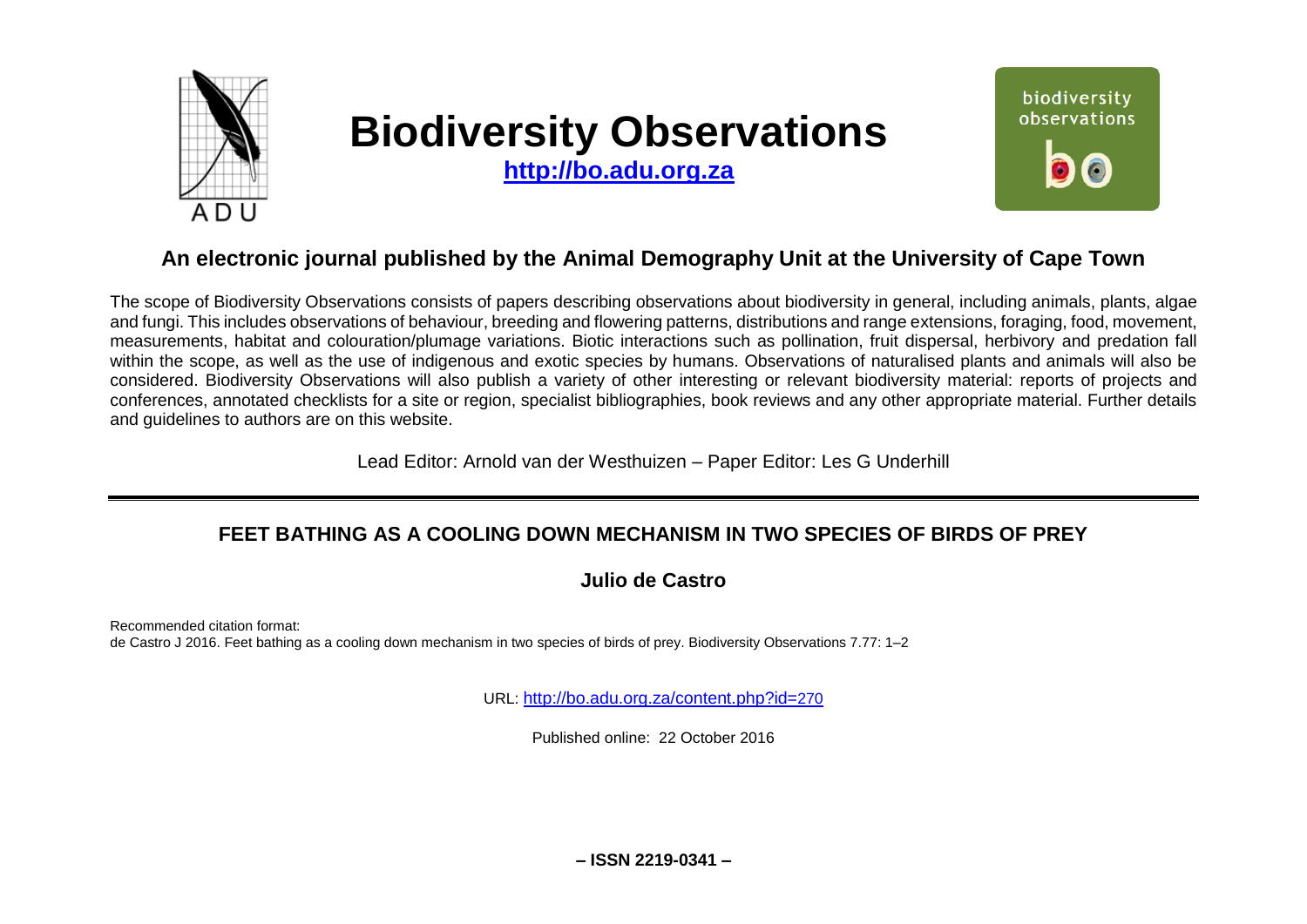

#### **BEHAVIOUR**

### **FEET BATHING AS A COOLING DOWN MECHANISM IN TWO SPECIES OF BIRDS OF PREY**

*Julio de Castro*

*34 Hedsor Drive, Harare, Zimbabwe*

*Corresponding author: juliojdecastro@gmail.com*

October is Harare's hottest month with a maximum and minimum temperature averages of 29°C and 15°C respectively (World Weather



Online 2016). Surface water is scarce so offering water in the garden invariably attracts interesting species, many of them not seen the rest of the year. Our garden in northern Harare had the visit of two small birds of prey: a Lizard Buzzard *Kaupifalco monogrammicus* on 9 October 2016 and a Gabar goshawk *Miconisus gabar* on 10 October 2016.

While at the water my attention was drawn to their similar behaviour. Although both birds drank and the Gabar Goshawk also bathed, both species spent a long time (over 30 minutes two or three times a day on the days observed) standing on the water baths during the hot hours of the day, around midday. Although they got scared and flew off a few times, they both returned to the water after a while. Was it a coincidence or did they find relief by the freshness of the water?

Birds lower their temperatures through a variety of different mechanisms (Mayntz 2016). The bare skin on their legs and feet helps them to dissipate heat. Water birds stand in the water, presumably to enhance the cooling (Shriner 2012). Some birds such as vultures and storks also use urohidrosis, the habit of defecating on their bare legs. The latter uses fluid evaporative cooling to achieve its effect.

It seems likely that both the Gabar Goshawk and the Lizard Buzzard were using the water of the bird baths to cool down their legs and feet and in this way, as the water birds, increasing the cooling effect of their bare skin.

#### **References**

**Mayntz, M** 2016. How Do Wild Birds Keep Cool in Summer? Accessed on 10 October 2016. <http://birding.about.com/od/birdingbasics/a/howbirdskeepcool.htm> *Figure 1 - A Lizard Buzzard standing in the water.*